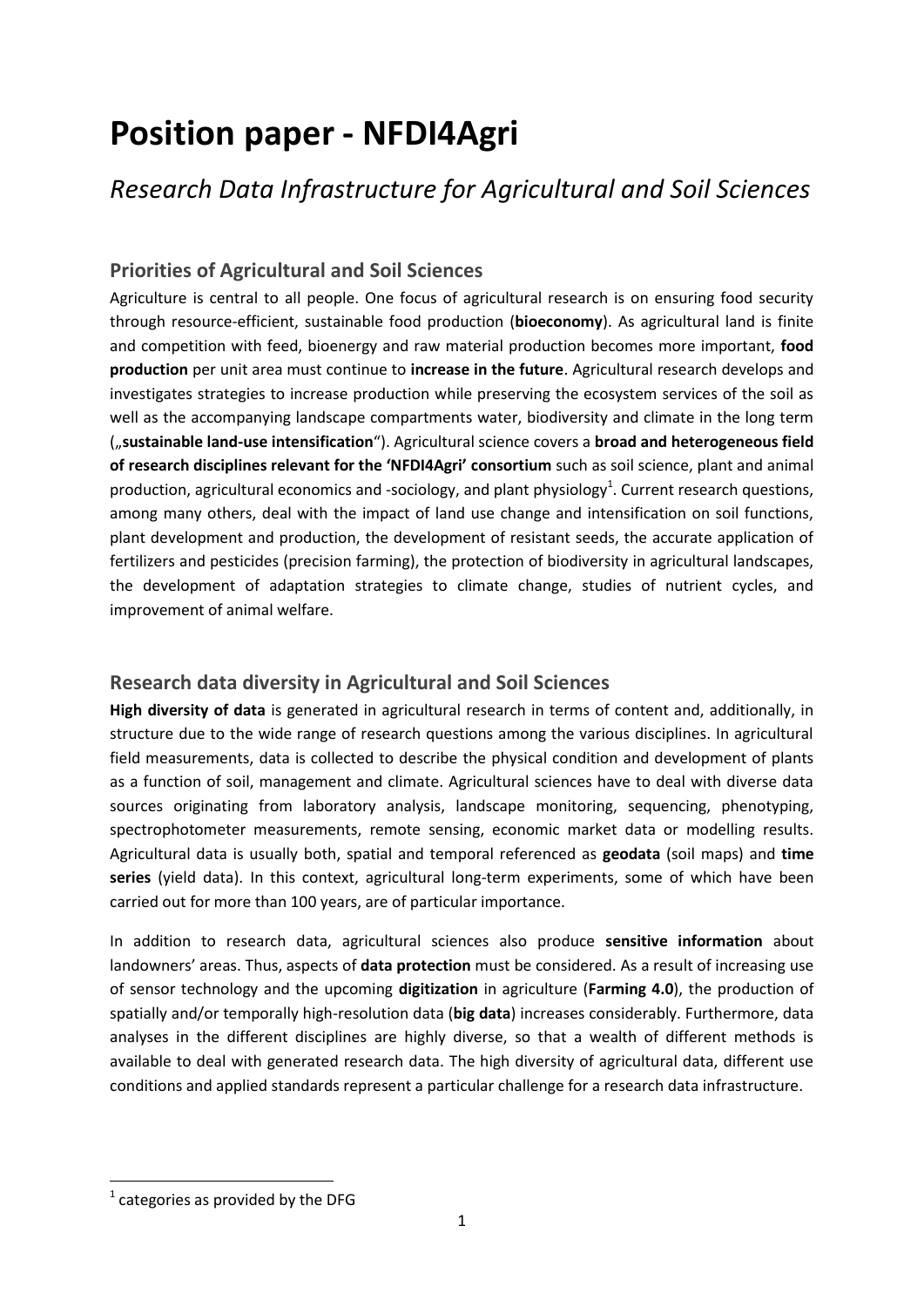#### **Current situation and future requirements**

The national agricultural research disciplines face a **heterogeneous** landscape of data infrastructures that vary in their way of supporting common standards in the field of research data management (RDM). However, the integration of these infrastructures as national nodes for existing physical and informal exchange platforms is still lacking. On an international level, there are many efforts in networking of soil and agricultural **data and knowledge**. We emphasize Global Soil Partnership (GSP) of FAO, Global Open Data for Agriculture & Nutrition (GODAN), World Soil Information (ISRIC), IGAD Interest Group Agricultural Data within the Research Data Alliance (RDA), the Global Long-term Field Experiment Network (GLTEN), Agricultural Model Intercomparison and Improvement Project (AGMIP), the European life-sciences Infrastructure for biological Information (ELIXIR) and Modelling Agriculture with Climate Change for Food Security (MACSUR).

Only few infrastructures exist within the various disciplines to make agricultural research data publicly available and reusable. The repository of the **BonaRes Data Centre** located at ZALF Müncheberg and part of the BonaRes initiative 'Soil as a sustainable resource for the bioeconomy' [\(www.bonares.de\)](https://www.bonares.de/) - is one example for a spatial data infrastructure specialized in the provision of open soil and soil-related agricultural research data. Furthermore, the IPK Genebank informations system GBIS is a safeguard of plant biodiversity and is an important source of information for plant researchers as well as crop breeders. It provides information to crop plants and their wild relatives that is conserved in IPK Genbank, Gatersleben. This includes conservation, characterization and evaluation data of the collection. Complementing this resource, a comprehensive Laboratory Information Management System records and documents data from research studies that uses Genbank material, such as phenotyping and genotyping data.

Today, there is no organized, interoperable **infrastructure**, which faces the challenges and demands of agricultural sciences and which overarches disciplines. However, there is an increasing trend for inter-/transdisciplinary **data analyses.** Developments of NFDI4Agri build on these demands and will be science-driven while taking into account the specific requirements of different disciplines.

#### **The NFDI4Agri approach**

The NFDI4Agri approach requires potential users from the research community and RDM experts from all disciplines of agricultural research to implement common **international standards** to realize **FAIR** (Findable, Accessible, Interoperable, Reusable) and **Linked Open Data principles:** Controlled vocabularies (AGROVOC), certificates (DINI, CoreTrustSeal), licences (Creative Commons), and interfaces (OGC) in the community. These requirements for the provision of research data are indispensable for the scientific reputation and a publicly financed infrastructure for agricultural research data.

**Our mission** is to meet the needs of the agricultural research community and connect agricultural disciplinary repositories and, hence, make publicly funded and yet isolated research data inter- and transdisciplinary available and thus reusable.